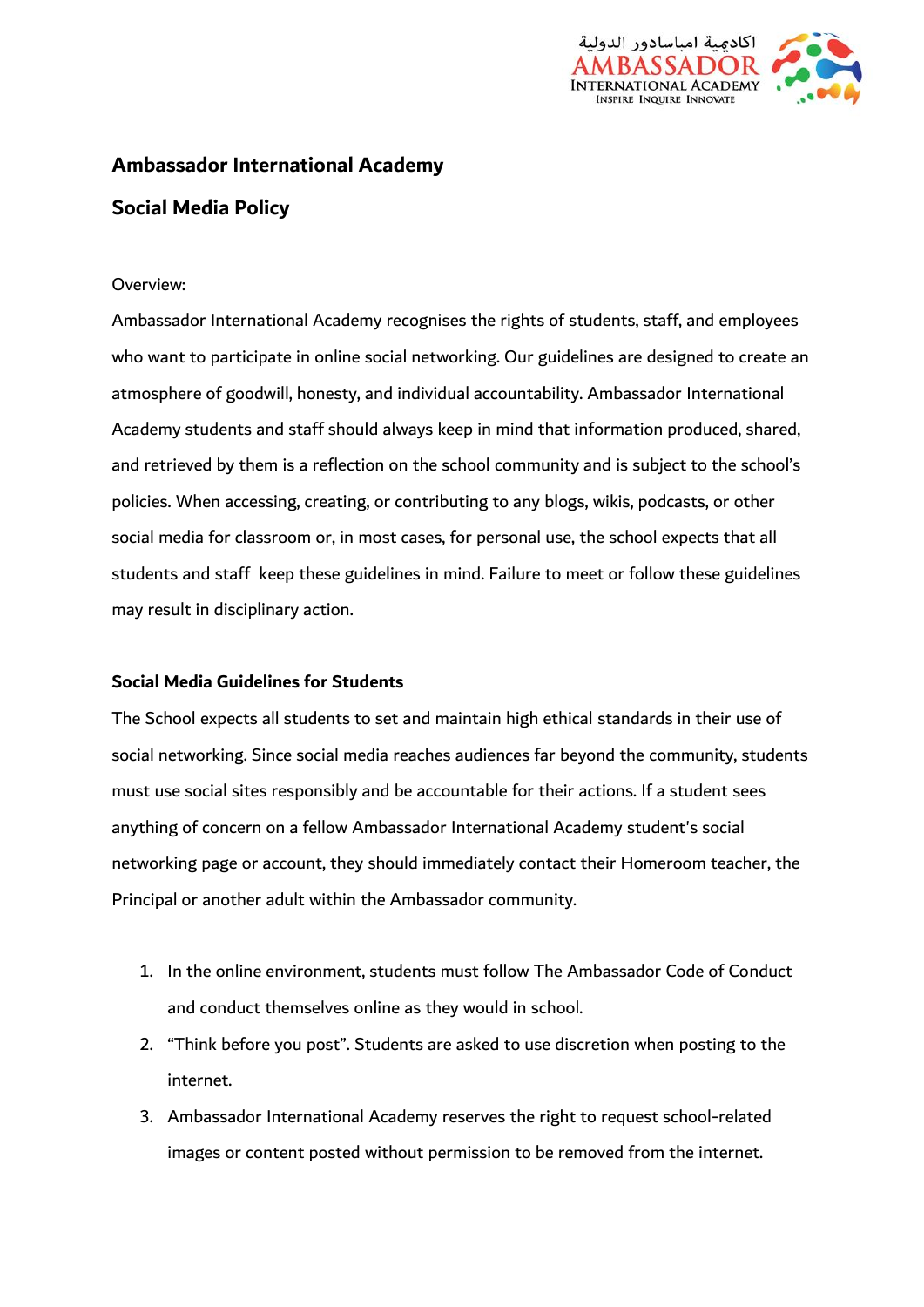- 4. Students must not misrepresent themselves by using someone else's identity.
- 5. Social media venues are public and information can be shared beyond student's control. Students should be conscious of what they post online as it will leave a longlasting impression on many different audiences.
- 6. Students should not post or link anything (photos, videos, web pages, audio files, forums, groups, fan pages, etc.) to the social networking sites that they would not want friends, peers, parents, teachers, school admissions officers, or future employers to access.
- 7. When responding to others, students should remember to be respectful and avoid comments that may be hurtful. Under no circumstances should a student use profane, obscene, or threatening language.
- 8. Students should use privacy settings to control access to your network, web pages, profile, posts, blogs, wikis, podcasts, digital media, forums, groups, fan pages, etc.
- 9. Online stalkers and identity thieves are a real threat. Never share personal information, including, but not limited to, phone numbers, addresses, birthdates, and pictures with parties you don't know or on unsecure sites.
- 10. Students should keep their passwords secure and never share passwords with others. If someone tampers with a student's blog, email, or social networking account without their knowledge, they may be held accountable.
- 11. Cyberbullying is considered an act of harassment.
- 12. Use of Ambassador International Academy logos or images on personal social networking sites is prohibited. If any student wishes to promote a specific Ambassador activity or event, this may be done only by means of a link to the official Ambassador International Academy Facebook account, Twitter account, or YouTube channel.

#### **Parent Social Media Guidelines**

Classroom blogs and other social media are powerful tools that open up communication between students, parents, and teachers. This kind of communication and collaboration can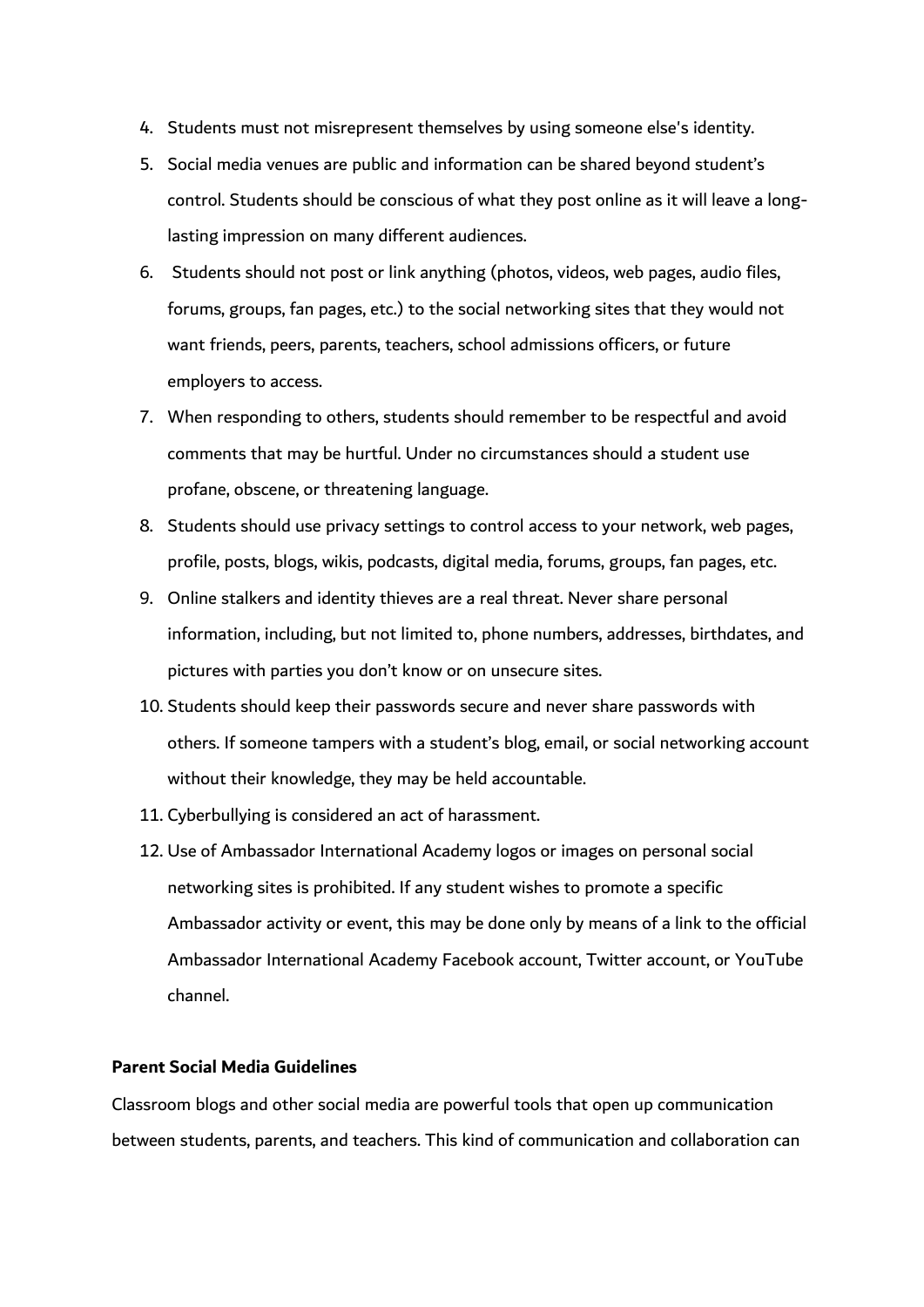have a huge impact on learning. Ambassador International Academy encourages parents to view and participate by adding comments to classroom projects when appropriate.

Parents are required to adhere to the following guidelines:

- 1. Parents should expect communication from teachers prior to their child's involvement in any project using online social media applications, i.e., Facebook, blogs, wikis, podcast, etc.
- 2. Parents will need to sign a release form for students when teachers set up social media activities for classroom use.
- 3. Parents will not attempt to destroy or harm any information online.
- 4. Parents will not use classroom social media sites for any illegal activity, including violation of data protection laws.
- 5. Parents are highly encouraged to read and/or participate in social media.
- 6. Parents should not distribute any information that might be deemed personal about Ambassador International Academy.
- 7. Parents should not upload or include any information that does not also meet the Student Guidelines.

# **Social Media Guidelines for Staff**

Ambassador International Academy employees are personally responsible for the content they publish online. Staff must be mindful that they publish will be public for a long time.

- 1. Online behaviour should reflect the same standards of honesty, respect, and consideration that staff are expected to use face-to-face.
- 2. When posting to a blog or any social media site staff must ensure that they say the information is representative of their views and opinions and not necessarily the views and opinions of Ambassador School.
- 3. Remember that blogs, wikis and podcasts are an extension of the classroom. What is inappropriate in the classroom should be deemed inappropriate online.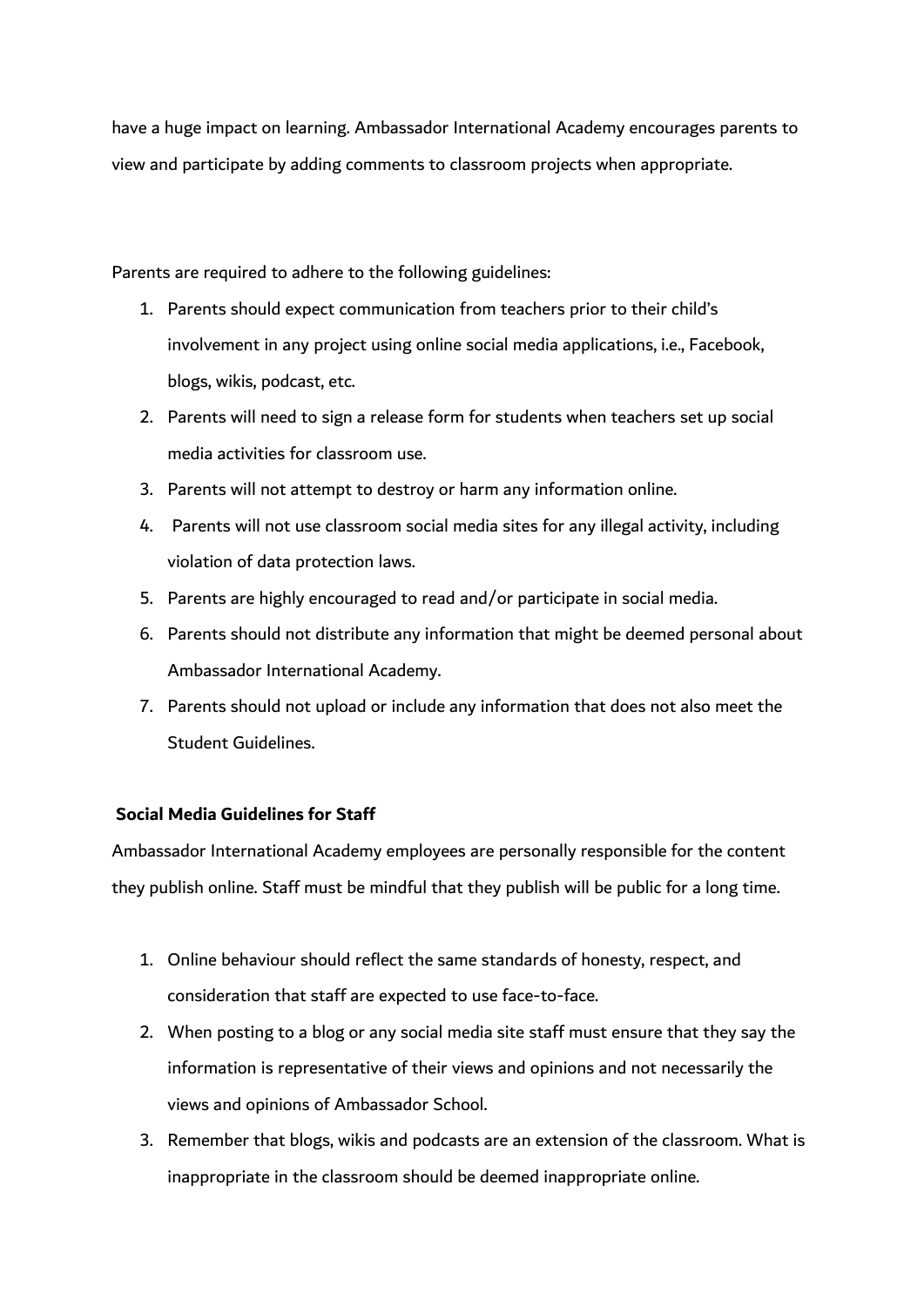- 4. The lines between public and private, personal and professional are blurred in the digital world. By virtue of identifying as an employee online, staff are now connected to colleagues, students, parents and the school community. Content associated with any member of staff must be consistent with work at school.
- 5. When contributing online do not post confidential student information.

#### **Disclaimers**

Ambassador School employees must include disclaimers within their personal blogs that the views are their own and do not reflect on their employer. For example, "The postings on this site are my own and do not necessarily represent Ambassador International Academy's positions, strategies, opinions, or policies."

This standard disclaimer does not by itself exempt Ambassador International Academy employees from a special responsibility when blogging.

Classroom blogs do not require a disclaimer, but teachers are encouraged to moderate content contributed by students.

#### **Profiles and Identity**

All staff must remember their association and responsibility with Ambassador International Academy in online social environments. If staff identify themselves as an Ambassador International Academy employee, ensure profiles and related content are consistent with how staff would wish to present themselves with colleagues, parents, and students. How staff represent themselves online should be comparable to how they represent themselves in person.

No last names, school names, addresses or phone numbers should appear on Facebook, blogs or wikis.

Staff must be cautious how they setup profiles, bios, avatars, etc. When uploading digital pictures or avatars that represent themselves, school appropriate images must be selected. Adhere to Employee handout book guidelines and other relevant school policies. Staff must not use protected images.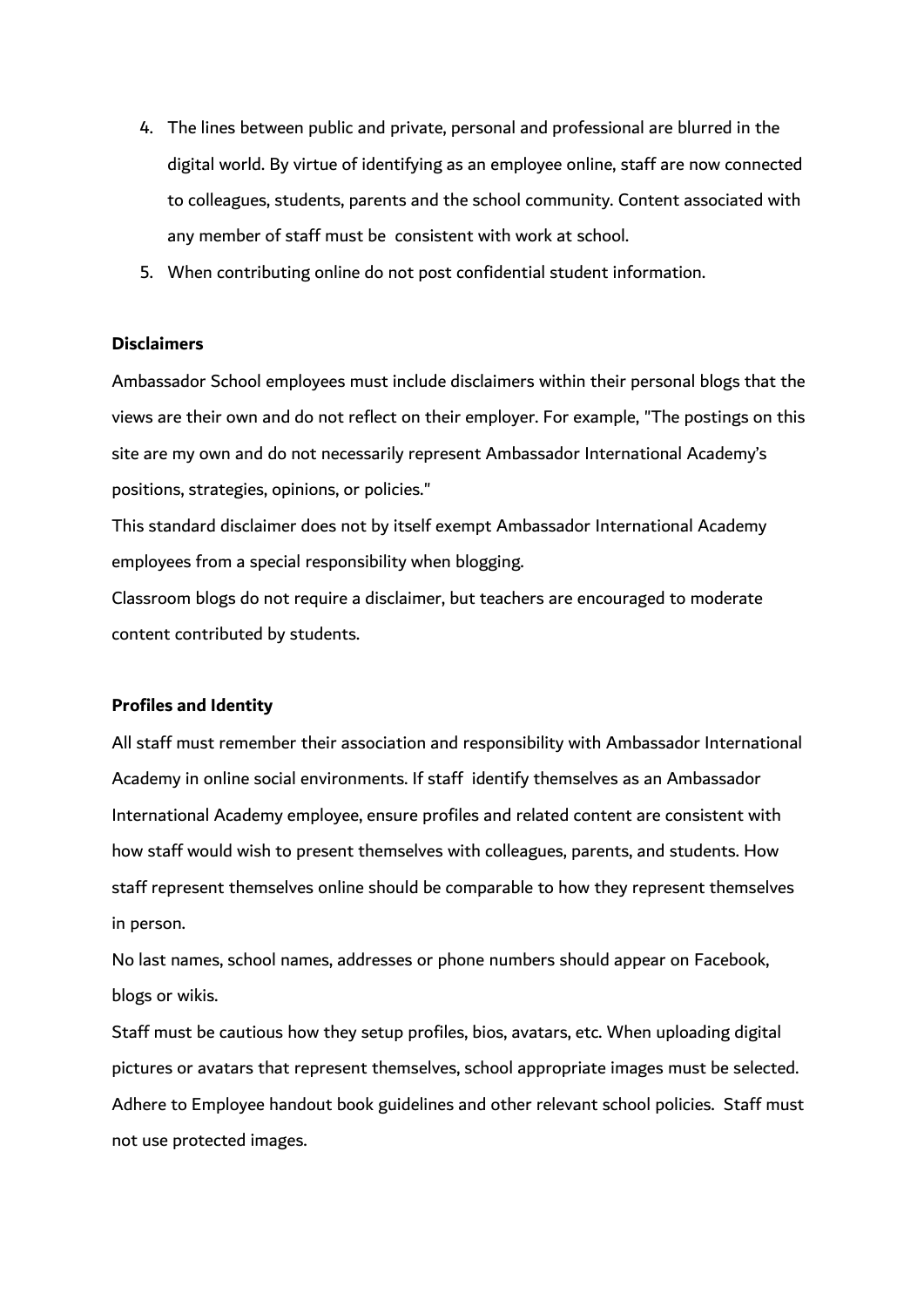# **Personal Use of Social Media such as Facebook, Myspace and Twitter**

Ambassador School employees are personally responsible for all comments/information they publish online. Staff must be mindful that what they publish will be public for a long time.

- 1. Staff should be aware that their online behaviour should reflect the same standards of honesty, respect, and consideration that should be used face-to-face, and be in accordance with the highest professional standards.
- 2. Staff should be aware that posting comments, having online conversations etc. on social media sites, even with the strictest privacy settings, should be within the bounds of professional discretion. Comments expressed via social networking pages under the impression of a 'private conversation' may still end up being shared into a more public domain, even with privacy settings on maximum.
- 3. Comments related to the school should always meet the highest standards of professional discretion. When posting, even on the strictest settings, staff should act on the assumption that all postings are in the public domain.
- 4. Before posting photographs and videos, permission should be sought from the subject where possible. This is especially the case where photographs of professional colleagues are concerned.
- 5. Before posting personal photographs, thought should be given as to whether the images reflect on individual professionalism.
- 6. Photographs relating to alcohol or tobacco use may be deemed inappropriate. If it would seem inappropriate to put a certain photograph on the wall - is it really correct to put it online?
- 7. Microblogging (Twitter etc.) comments made using such media are not protected by privacy settings. Employees should be aware of the public and widespread nature of such media and again refrain from any comment that could be deemed unprofessional.

# **Social Bookmarking**

1. Be aware that others can view the sites that are bookmarked by an individual.